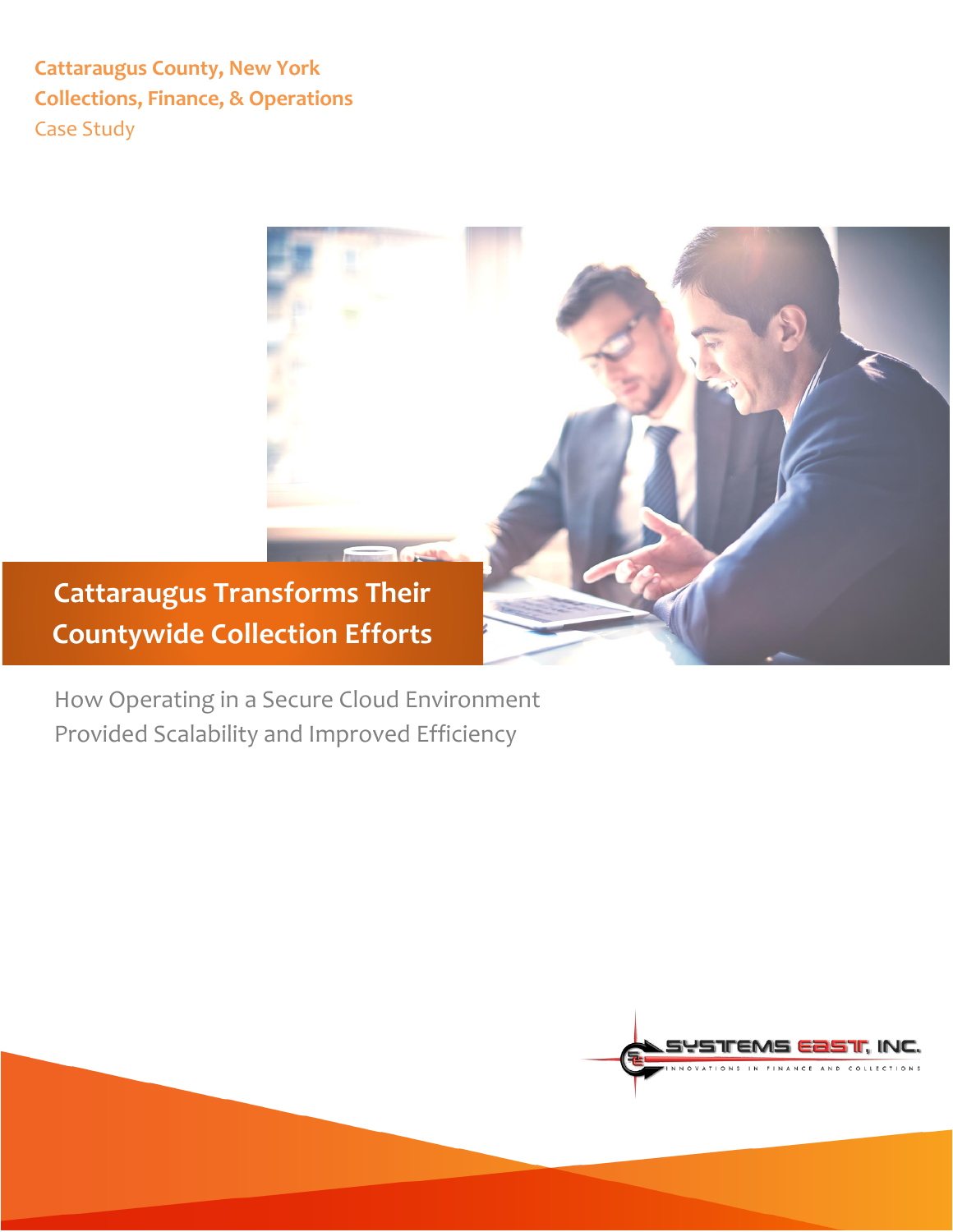# **LEVERAGING PROVEN, INNOVATIVE TECHNOLOGY TO CREATE EFFICIENCY**



**"We wanted a solution that was simple to use for us and our local collectors, and powerful and flexible enough to meet our needs."**

Robyn Fisher, Property Tax Specialist Cattaraugus County, NY

### **Background**

Cattaraugus County is a municipal corporation, home to roughly 78,892 residents, and responsible for over 51,430 parcels in 58 jurisdictions. The county is tasked with analyzing the service needs of the public to sort, realign, and consolidate them whenever possible, and to deliver those services in an economical effective manner.

To perform these duties, Cattaraugus prides itself on leveraging innovative technology that's proven to best serve its residents. That's why in 2012 Robyn Fisher, the Property Tax Specialist for the county, launched an initiative to replace their aging tax collection system, and simplify the subsequent processes involved. This would effectively allow them to streamline their operations and consolidate their countywide collections by implementing the latest in secure, cloud-based software.

## **The Challenge**

At the time, Robyn and her team were using a home-grown, legacy tax collection system developed years ago by their in-house programmer. While the system was quite progressive for its time, it had begun showing its age. The system no longer offered the

capabilities the county and local collectors needed to meet their obligations. Plus, the system required too much intervention from the support staff to perform many core functions, including running reports and handling returns. Finally, their lead programmer was poised to retire soon, meaning they would inevitably lose the ability to perform these vital tasks unless they moved decisively.

Understanding this, Robyn and her team began looking for a viable alternative to deliver the scalability they needed, while drastically improving their operational efficiency. This system also needed to be flexible enough to integrate with their existing 3<sup>rd</sup> party financial system.

After careful consideration of the solutions that could meet their needs and a brief failed attempt with another provider, the county leadership chose the expertise of Systems East, Inc.

#### **The Solution**

"We were pleased when Cattaraugus County selected our Total Collection Solution (TCS), and our secure, cloud-based environment to handle their evolving tax collection needs," said Jan Burling, Vice President of Systems East, and lead on the effort. "Mainly because we knew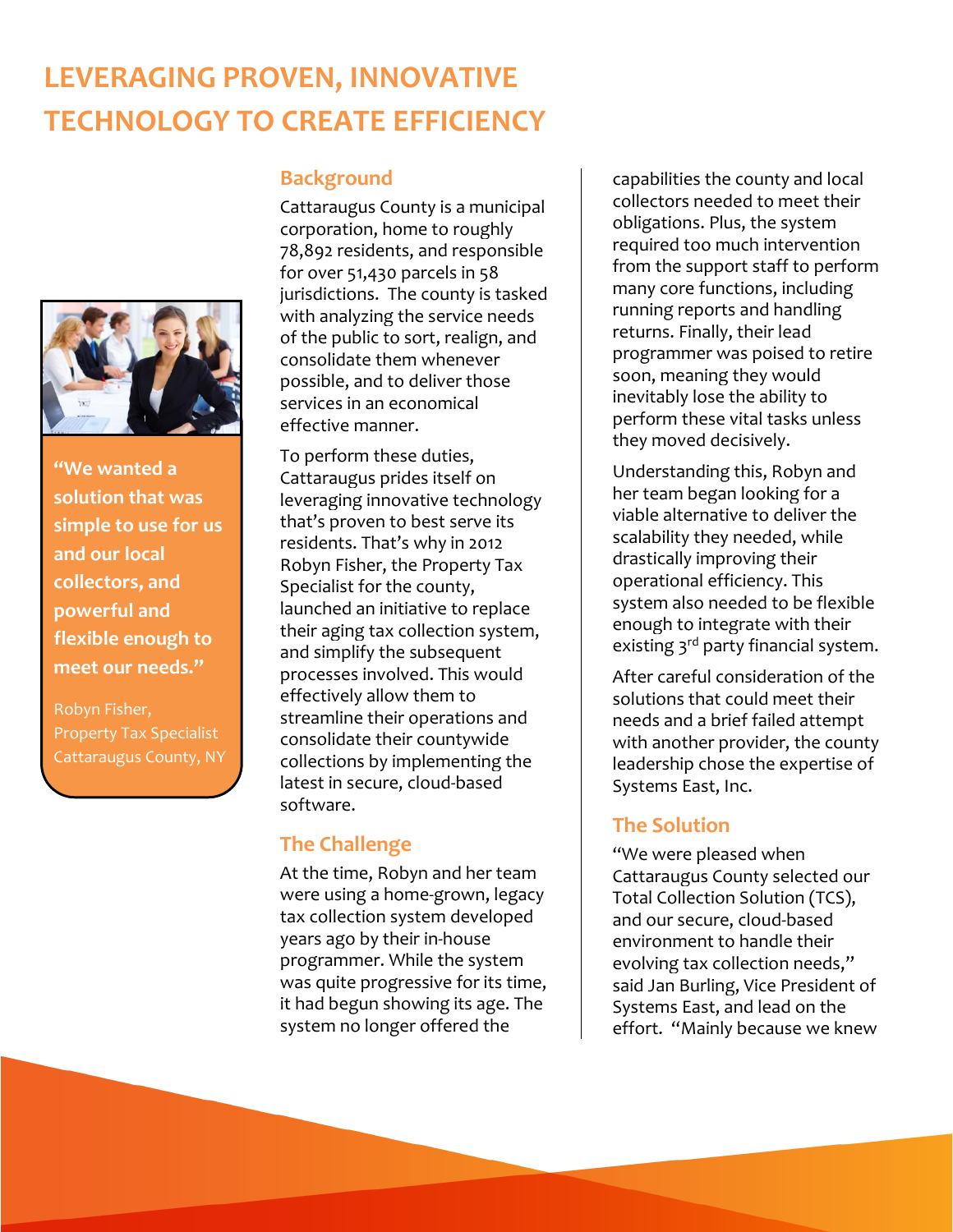## **IMPLEMENTING THE PROPER TOOLS & TRAINING TO REDUCE SUPPORT**

they would be able to leverage this powerful system for years, if not decades, to come," Jan added.

The first task in moving the county's operations into TCS was to convert their data and optimize it for the cloud. This ensures the information is more secure and accessible by both their staff and the local collectors. Because TCS operates in the cloud, all that's needed for access is an Internet connection and a secure login. This eliminated the need to install and maintain expensive software on every machine, and reduced support costs for the county.

After data conversion, the staff received training on routine tasks as well as selecting, editing, and customizing the myriad of available reports. This allowed them to become more effective and productive, as they were more self-sufficient in handling their day-to-day operations.

After getting comfortable with the system, Mrs. Fisher and her team quickly found numerous aspects to be incredibly beneficial. "The bill extract function, for me, is the most helpful. It offers almost every way to choose criteria to build a report, with the power of deciding to use the data to create a PDF or spreadsheet based on our needs," said Mrs. Fisher.

Robyn went on to say, "The ability to update bill numbers quickly makes it easier to see if a split or apportionments exists, or correction of errors for a quick sort reference was also nice.

The 'flags' feature provides numerous benefits as well, given the many ways in which they can be applied. For example, being able to flag a bankrupt parcel ensures it will no longer appear on certain reports, like the advertising list, to reduce errors. We also created special flags to identify parcels that are Indian Reservations, or had taxes paid with NSF checks, corrections of errors, and those in the PILOT program to align our efforts with New York State laws.

Also, because 95% of our local collectors also run TCS, the returns process has been greatly simplified. That's because we're all using the same secure database to post and process our data in real-time."

Jan added, "With the proper training and support, Cattaraugus was able to get running quickly and with confidence. That's because they now had the tools needed to be effective in performing all their collection processes with one countywide solution – TCS."



**"With the proper training and support, Cattaraugus was able to get running quickly and with confidence... because they now had to the tools needed to be effective"** 

Jan Burling, Vice President Systems East, Inc.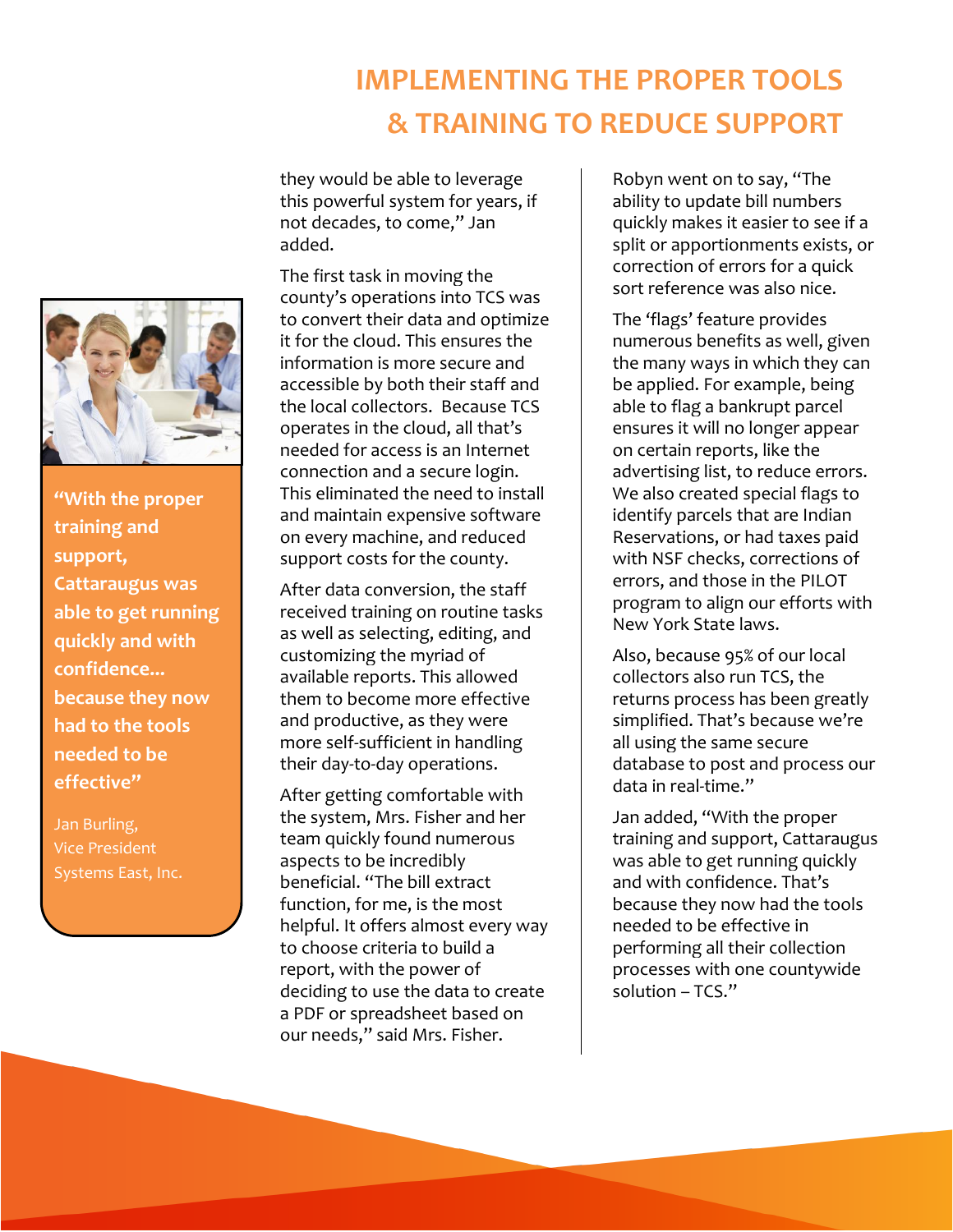# **FREEDOM TO MANAGE THE SYSTEM INTERNALLY LEAD TO BETTER SERVICE**



**"With 95% of our collectors also using TCS for their own collections, the return process has been greatly simplified."** 

Robyn Fisher, Property Tax Specialist Cattaraugus County, NY

## **The Results**

Robyn closed by saying, "We have been able to streamline a lot of our functions since adopting TCS. Prior to this, we were always required to request a report from our IT department, for instance. And while they were very accommodating, being able to use [TCS's] 'point and click', cloud-based environment ourselves has allowed us a lot more independence and continuity for our department's processes without waiting.

Also, since we are now more involved in the maintenance of the program we are in a better position to answer questions from the public and even our collectors.

This program also allows all lockbox collectors to import the payment files they receive from the bank. Before, the files had to be accessed by our IT department and imported on-site here. This new functionality and accessibility allows the local collectors to be more involved in the process, and be part of any problem solving needs in regards to bank reports.

Because [TCS] is so powerful, with so many options, it will

impact our work in ways we haven't even imagined yet either. We are still learning new things, and finding new and better ways to use it, and are very happy with our choice. I'd happily recommend this system to anyone looking to gain scalability, and improve their operations, especially as we're now able to better serve our 80,000+ residents."

## **What's Next**

Clearly, Robyn and her team found tremendous success with the Total Collection Solution from Systems East, and we're sure you will too. Contact us today to schedule an in-house demonstration of this or any of our other municipal solutions.

Whether you're looking for a better way to manage your finances, payroll, electronic payments, or collections, we have everything you need to grow. You can reach us at:

> (607) 753-6156 [sales@systemseast.com](mailto:sales@systemseast.com) [www.systemseast.com](http://www.systemseast.com/)